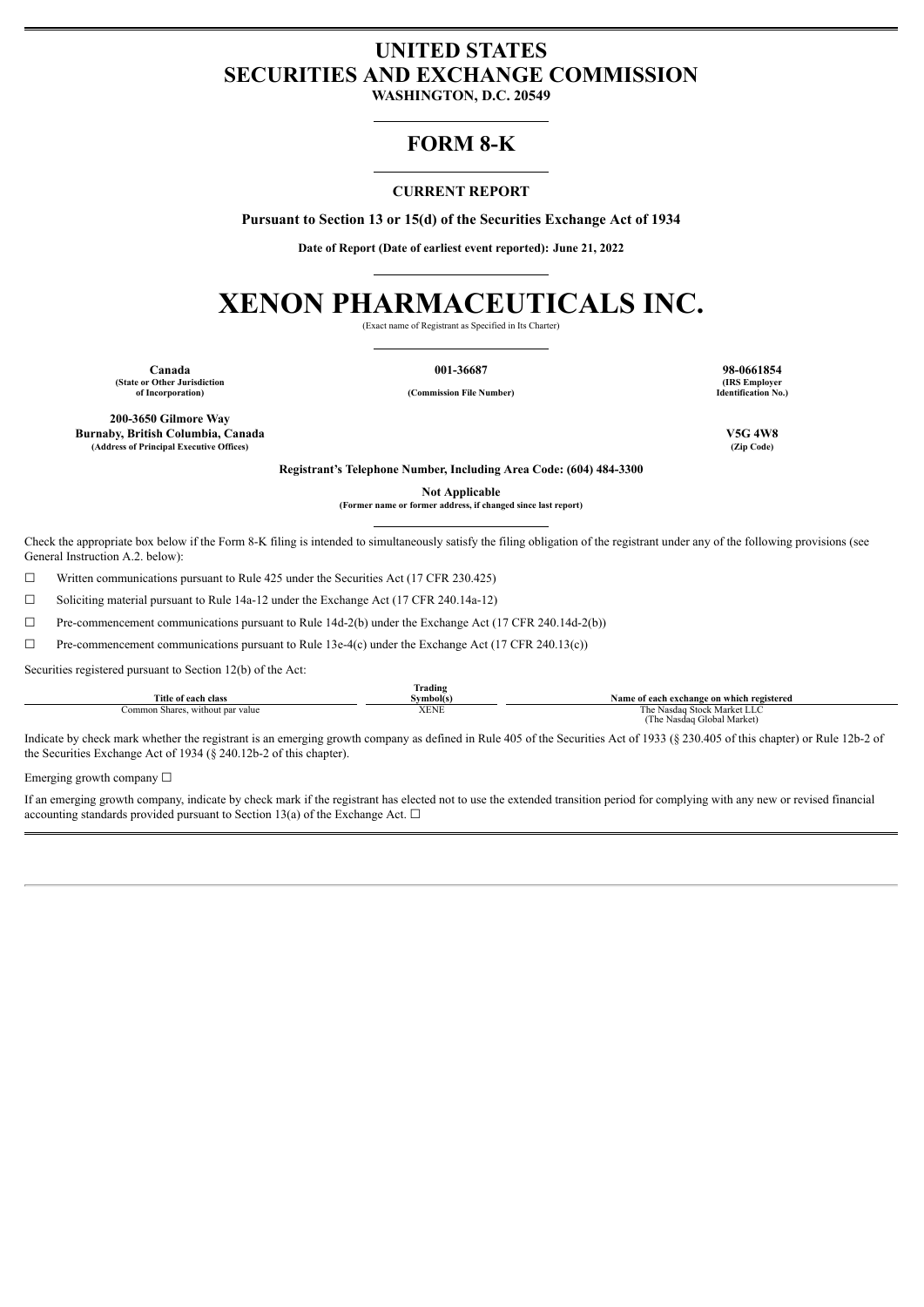# **Item 8.01 Other Events.**

On June 21, 2022, Xenon Pharmaceuticals Inc. (the "Company") issued a press release announcing the positive outcome of the Company's End-of-Phase 2 meeting with the U.S. Food and Drug Administration to support the initiation of its XEN1101 Phase 3 program in adult patients with focal epilepsy.

A copy of the Company's press release is attached hereto as Exhibit 99.1 and is incorporated herein by reference.

| <b>Item 9.01</b>      | <b>Financial Statements and Exhibits.</b>                                    |
|-----------------------|------------------------------------------------------------------------------|
| (d) Exhibits.         |                                                                              |
| <b>Exhibit Number</b> | <b>Description</b>                                                           |
| 99.1                  | Press Release issued by Xenon Pharmaceuticals Inc. dated June 21, 2022.      |
| 104                   | Cover Page Interactive Data File (embedded within the Inline XBRL document). |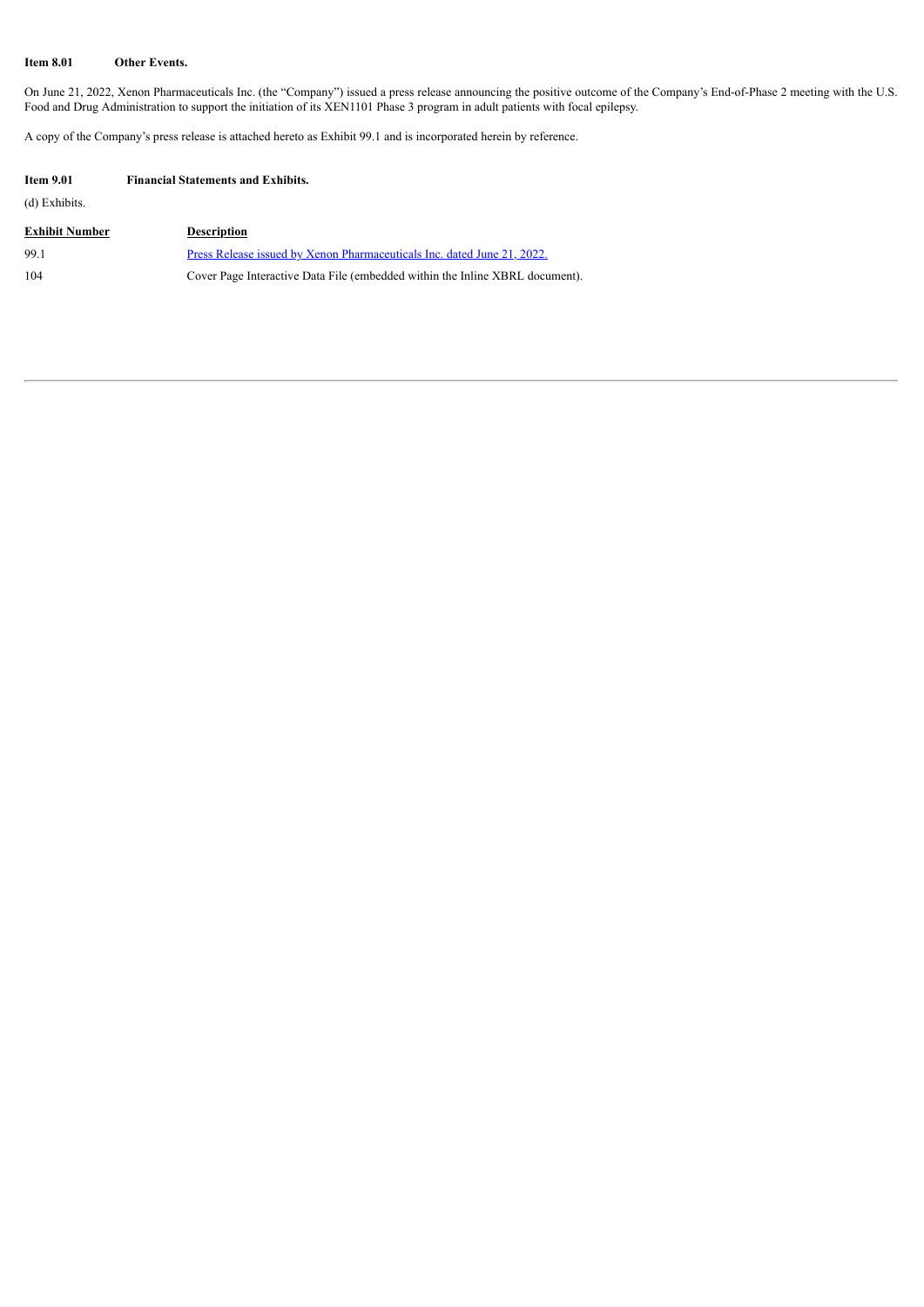# **SIGNATURES**

Pursuant to the requirements of the Securities Exchange Act of 1934, the registrant has duly caused this report to be signed on its behalf by the undersigned hereunto duly authorized.

## **XENON PHARMACEUTICALS INC.**

Sherry Aulin Chief Financial Officer

Date: June 21, 2022 By: /s/ Sherry Aulin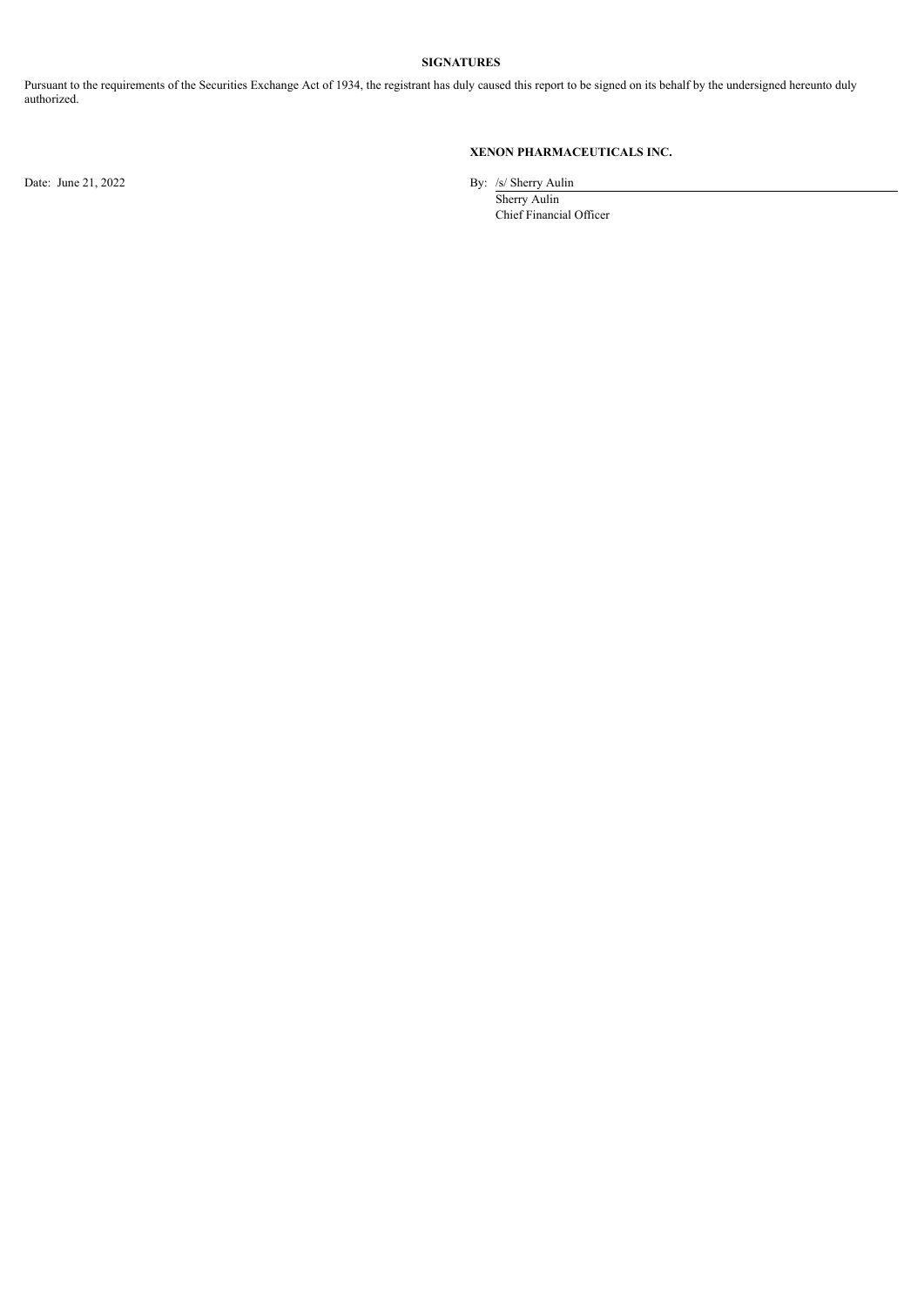# **NEWS RELEASE**

#### **Xenon Pharmaceuticals Announces Positive Outcome of End-of-Phase 2 Meeting with the FDA**

#### <span id="page-3-0"></span>XEN1101 Phase 3 program for the treatment of focal onset seizures to be initiated in the second half of 2022 and New Drug Application expected to be submitted after completion of first Phase 3 clinical trial (X-TOLE2) along with the completed Phase 2b (X-TOLE) clinical trial

#### Plans to initiate XEN1101 Phase 3 clinical trial (X-ACKT) in an additional epilepsy indication of primary generalized tonic clonic seizures

BURNABY, British Columbia, June 21, 2022 – Xenon Pharmaceuticals Inc. (Nasdaq:XENE), a neurology-focused biopharmaceutical company, today announced next steps in its clinical program evaluating XEN1101 for the treatment of patients with focal onset seizures (FOS) following the completion of an End-of-Phase 2 (EOP2) meeting with the U.S. Food & Drug Administration (FDA). The outcome of the EOP2 meeting supports the advancement of XEN1101 into Phase 3 clinical development, and Xenon remains on track to initiate the Phase 3 program in the second half of 2022.

Mr. Ian Mortimer, Xenon's President and Chief Executive Officer, stated, "The successful completion of our EOP2 meeting with the FDA marks another important milestone in our XEN1101 program, and we are excited to advance XEN1101 into Phase 3 development. One of Xenon's key goals is to deliver innovative medicines that improve the lives of patients with epilepsy. Supported by the strong data generated from our Phase 2b 'X-TOLE' clinical trial, we believe XEN1101 has the potential to offer a highly differentiated and competitive profile when compared to other anti-seizure medications based on its unique potassium channel mechanism of action combined with once-a-day dosing in the evening with no titration. We look forward to initiating our Phase 3 program to support a planned NDA submission for XEN1101 with the goal of providing a new therapeutic option for patients with FOS."

The EOP2 meeting was supported by nonclinical and clinical data, including results from the previously completed Phase 1 trials and the positive Phase 2b X-TOLE clinical trial evaluating XEN1101 in adult patients with FOS. The X-TOLE topline efficacy data demonstrated that the primary and secondary seizure reduction endpoints were statistically significant across all three dose groups, with p-values of <0.001 for the 20 mg and 25 mg groups, and XEN1101 was generally well tolerated.

Based on the EOP2 meeting, Xenon and the FDA aligned on key elements of the Phase 3 program to support a New Drug Application (NDA) submission. Xenon plans to submit an NDA upon completion of the first XEN1101 Phase 3 clinical trial 'X-TOLE2', if successful, and use the existing data package from the Phase 2b X-TOLE clinical trial along with additional safety data from other clinical trials to meet regulatory requirements. Additionally, alignment was obtained with the FDA on key elements of a single Phase 3 clinical trial to pursue an additional epilepsy indication of primary generalized tonic clonic seizures (PGTCS).

Dr. Christopher Kenney, Xenon's Chief Medical Officer, commented, "We are pleased with the constructive EOP2 meeting with the FDA and are excited to initiate our XEN1101 Phase 3 program in the second half of 2022. We have been evaluating other potential epilepsy indications for XEN1101 and have a strong scientific rationale supporting the use of XEN1101 to address PGTCS. Our research with key opinion leaders indicates there is a strong unmet need for new drugs with novel mechanisms of action, particularly for patients experiencing persistent PGTCS despite treatment with other anti-seizure medications. We expect to initiate our single Phase 3 'X-ACKT' clinical trial to generate the necessary data to support a potential regulatory submission with the goal of providing a new treatment option for patients with PGTCS."

#### **About XEN1101 Phase 3 Plans in Focal Onset Seizures**

Xenon plans to initiate two identical Phase 3 clinical trials called X-TOLE2 and X-TOLE3, which are designed closely after the Phase 2b X-TOLE clinical trial. X-TOLE2 is expected to be initiated in the second half of 2022 followed by the initiation of X-TOLE3 and both studies will run in parallel. These multicenter, randomized, double-blind, placebo-controlled trials will evaluate the clinical efficacy and safety of XEN1101 administered as adjunctive treatment in patients with FOS. Approximately 360 patients will be randomized 1:1:1 for once-daily dosing of XEN1101 (15 mg), XEN1101 (25 mg) or placebo in each trial. Eligibility criteria include adults aged 18 to 75 years old taking one to three anti-seizure medications (ASMs) with a seizure frequency of ≥4 seizures per month at baseline. Patients will undergo an 8-week baseline period to assess seizure frequency and eligibility for randomization, followed by a 12-week double blind period (DBP). There is no titration period. The primary efficacy endpoint is the median percent change (MPC) in monthly seizure frequency from baseline through the DBP of XEN1101 compared to placebo. Key secondary endpoints include the proportion of patients experiencing ≥50% reduction in seizure frequency from baseline for XEN1101 versus placebo, MPC at Week 1 compared to baseline to assess the rapidity of seizure reduction and the Patient Global Impression of Change (PGI-C) at Week 12. On completion of the DBP in X-TOLE2 and X-TOLE3, eligible patients may enter an open-label extension study for up to three years. In addition, the ongoing X-TOLE open-label extension also continues to generate important long-term data for XEN1101 in FOS.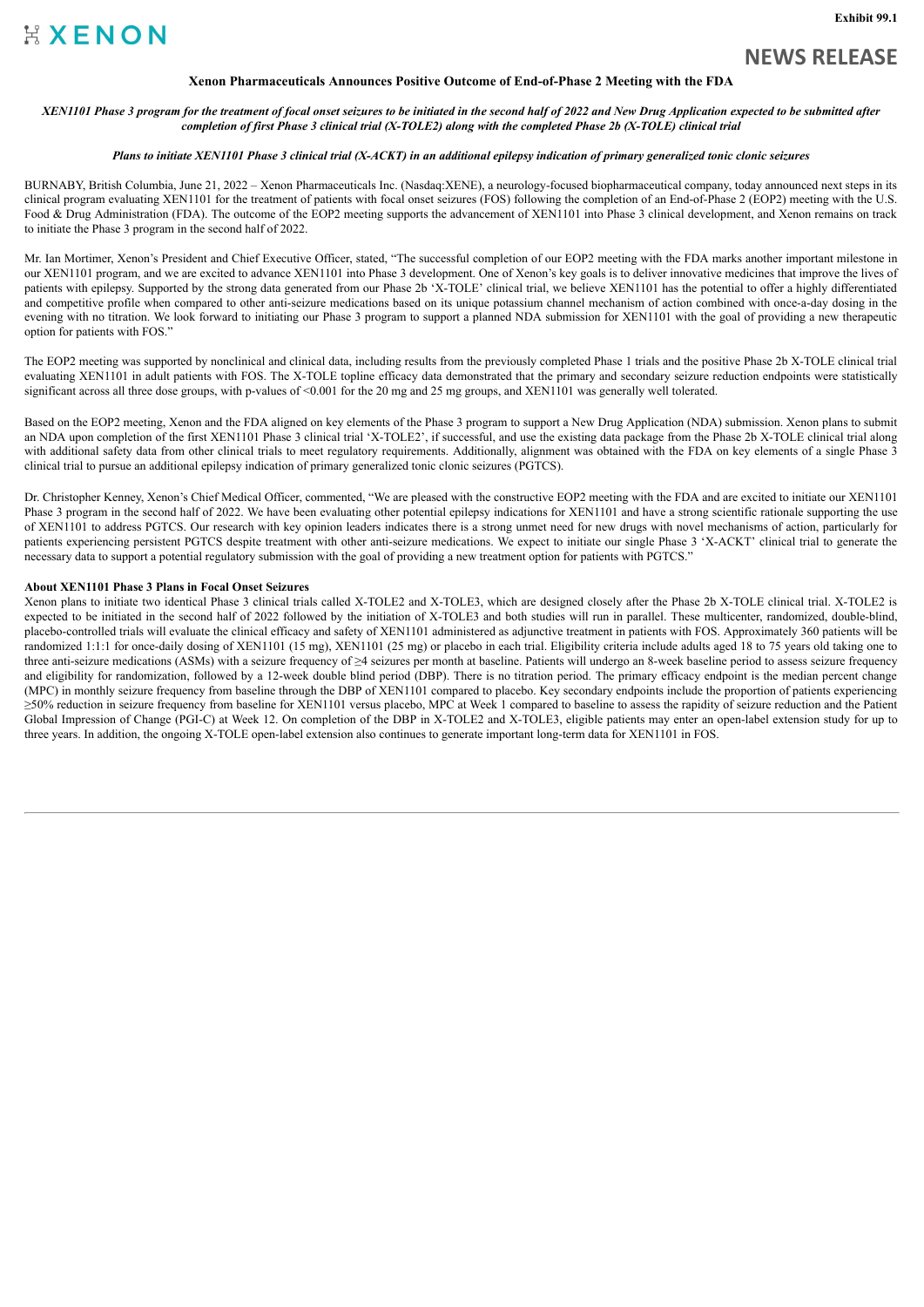#### **About XEN1101 Phase 3 Plans in Primary Generalized Tonic Clonic Seizures (PGTCS)**

Following the initiation of X-TOLE2, Xenon plans to initiate a single Phase 3 clinical trial, called X-ACKT, to support potential regulatory submission in PGTCS. This multicenter, randomized, double-blind, placebo-controlled study will evaluate the clinical efficacy and safety of XEN1101 administered as adjunctive treatment in patients with PGTCS. Approximately 160 subjects will be randomized 1:1 for once-daily dosing of XEN1101 (25 mg) or placebo. Eligibility criteria include adults aged 18 to 75 years old taking one to three ASMs with a seizure frequency of ≥3 PGTCS over an 8-week baseline period. After the baseline period to assess seizure frequency and eligibility for randomization, patients will enter a 12-week DBP. There is no titration period. The primary efficacy endpoint is the MPC in monthly PGTCS frequency from baseline through the DBP of XEN1101 compared to placebo. Key secondary endpoints include the proportion of subjects experiencing ≥50% reduction in PGTCS frequency from baseline for XEN1101 versus placebo, seizure freedom and the PGI-C at Week 12. On completion of the DBP in X-ACKT, eligible patients may enter an open-label extension study for up to three years.

## **About Primary Generalized Tonic Clonic Seizures**

Seizures are generally described in two major groups: generalized onset seizures and focal onset seizures. Primary generalized seizures initiate in both hemispheres of the brain simultaneously and are the second most common type of seizure experienced by people with epilepsy. PGTCS, also known as grand mal seizures or convulsions, are severe and life-threatening seizures comprised of tonic and clonic phases. Approximately 30% of patients with epilepsy have generalized seizures, which results in a total adult generalized seizure patient population of approximately 0.9 million patients in the U.S., of which at least 0.7 million patients experience PGTCS. Despite the more severe seizure phenotype, fewer ASMs are currently approved to treat PGTCS compared to FOS and approximately 30% of PGTCS patients are considered inadequately managed with initial lines of therapy warranting additional treatment options.

## **About Xenon Pharmaceuticals Inc.**

Xenon Pharmaceuticals (Nasdaq:XENE) is a clinical stage biopharmaceutical company committed to developing innovative therapeutics to improve the lives of patients with neurological disorders. We are advancing a novel product pipeline of neurology therapies to address areas of high unmet medical need, with a focus on epilepsy. For more information, please visit www.xenon-pharma.com.

#### **Safe Harbor Statement**

This press release contains forward-looking statements within the meaning of Section 27A of the Securities Act of 1933, as amended, and Section 21E of the Securities Exchange Act of 1934, as amended, and the Private Securities Litigation Reform Act of 1995 and Canadian securities laws. These forward-looking statements are not based on historical fact, and include statements regarding the timing of and potential results from clinical trials, including those related to XEN1101; the potential efficacy, safety profile, future development plans, addressable market, regulatory success and commercial potential of XEN1101; the anticipated timing of IND, or IND-equivalent, submissions and the initiation of future clinical trials for XEN1101; the efficacy of our clinical trial designs; our ability to successfully develop and achieve milestones in the XEN1101 programs; the timing and results of our interactions with regulators, our ability to successfully develop and obtain regulatory approval of XEN1101; and anticipated enrollment in our clinical trials and the timing thereof. These forward-looking statements are based on current assumptions that involve risks, uncertainties and other factors that may cause the actual results, events, or developments to be materially different from those expressed or implied by such forward-looking statements. These risks and uncertainties, many of which are beyond our control, include, but are not limited to: the impact of the ongoing COVID-19 pandemic on our research and clinical development plans and timelines and results of operations, including impact on our clinical trial sites, collaborators, and contractors who act for or on our behalf, may be more severe and more prolonged than currently anticipated; clinical trials may not demonstrate safety and efficacy of any of our or our collaborators' product candidates; promising results from pre-clinical development activities or early clinical trial results may not be replicated in later clinical trials; our assumptions regarding our planned expenditures and sufficiency of our cash to fund operations may be incorrect; our ongoing discovery and pre-clinical efforts may not yield additional product candidates; any of our or our collaborators' product candidates, including XEN1101, may fail in development, may not receive required regulatory approvals, or may be delayed to a point where they are not commercially viable; we may not achieve additional milestones in our proprietary or partnered programs; regulatory agencies may impose additional requirements or delay the initiation of clinical trials; regulatory agencies may be delayed in reviewing, commenting on or approving any of our or our collaborators' clinical development plans as a result of the COVID-19 pandemic, which could further delay development timelines; the impact of competition; the impact of expanded product development and clinical activities on operating expenses; impact of new or changing laws and regulations; the impact of the COVID-19 pandemic on our business, adverse conditions in the general domestic and global economic markets; adverse conditions from geopolitical events; as well as the other risks identified in our filings with the Securities and Exchange Commission and the securities commissions in British Columbia, Alberta, and Ontario. These forward-looking statements speak only as of the date hereof and we assume no obligation to update these forwardlooking statements, and readers are cautioned not to place undue reliance on such forward-looking statements. "Xenon" and the Xenon logo are registered trademarks or trademarks of Xenon Pharmaceuticals Inc. in various jurisdictions. All other trademarks belong to their respective owner.